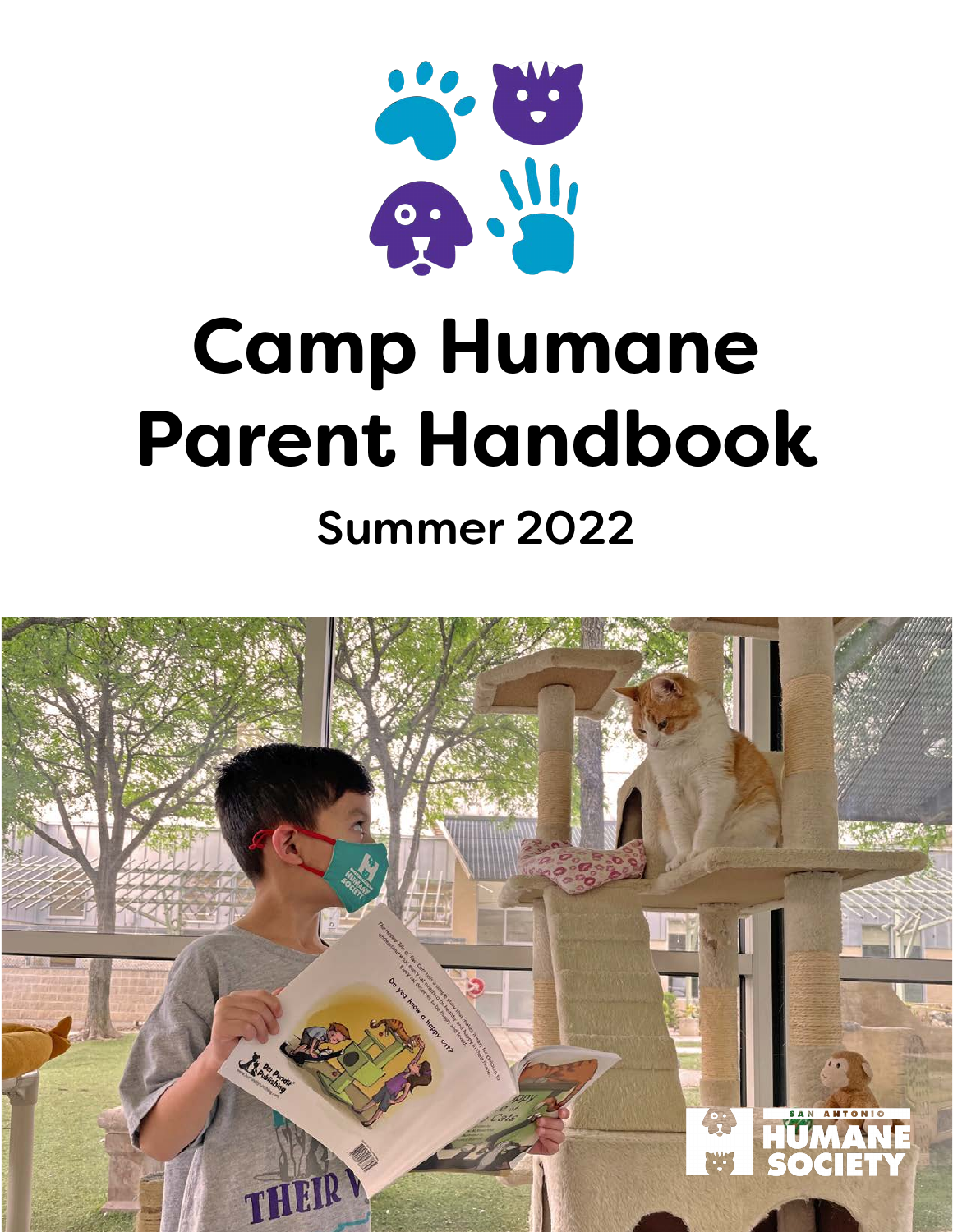



## Table of Contents

| <b>Introduction</b>                                                                                                                                                                                                                                                                                                                                                | $\overline{2}$                                                                |
|--------------------------------------------------------------------------------------------------------------------------------------------------------------------------------------------------------------------------------------------------------------------------------------------------------------------------------------------------------------------|-------------------------------------------------------------------------------|
| <b>About the San Antonio Humane Society</b><br><b>About Mini Camp Humane</b>                                                                                                                                                                                                                                                                                       | $\overline{\mathbf{2}}$<br>$\overline{2}$                                     |
| <b>Camper Drop-Off and Pick-Up</b>                                                                                                                                                                                                                                                                                                                                 | 3                                                                             |
| <b>Check-In Location</b><br><b>Check-In Process</b><br><b>Pick-Up Location</b><br><b>Pick-Up Process</b><br>Late Drop-Off, Early Pick-Up, and Absences<br><b>Extended Care</b>                                                                                                                                                                                     | 3<br>3<br>$\frac{3}{5}$<br>$\overline{\mathbf{3}}$<br>$\overline{\mathbf{3}}$ |
| <b>Fees, Rescheduling, and Cancellations</b>                                                                                                                                                                                                                                                                                                                       | 4                                                                             |
| <b>Late Pick-Up Fees</b><br><b>Rescheduling and Cancellations</b>                                                                                                                                                                                                                                                                                                  | $\overline{\mathbf{4}}$<br>4                                                  |
| <b>Camp Policies</b>                                                                                                                                                                                                                                                                                                                                               | 5                                                                             |
| <b>Camp Regulations</b><br><b>Code of Conduct</b><br><b>Attire/Dress Code</b><br><b>Behavior Concerns</b><br><b>Camp with Siblings or Friends</b><br><b>Hydration</b><br><b>Medication</b><br><b>Parent/Guardian Notification</b><br>Lunch/Snack<br><b>Staff to Camper Ratio &amp; Etiquette</b><br><b>Weather Protocol</b><br><b>COVID-19 Cleaning and Safety</b> | 5<br>5<br>6<br>6<br>6<br>6<br>7<br>7<br>$\overline{7}$<br>8<br>8<br>8         |
| <b>Disease Prevention Reminders</b>                                                                                                                                                                                                                                                                                                                                | 10                                                                            |
| <b>Camp Activities</b>                                                                                                                                                                                                                                                                                                                                             | 11                                                                            |
| <b>Frequently Asked Questions</b>                                                                                                                                                                                                                                                                                                                                  | $12 \,$                                                                       |
| <b>Contact</b>                                                                                                                                                                                                                                                                                                                                                     | 14                                                                            |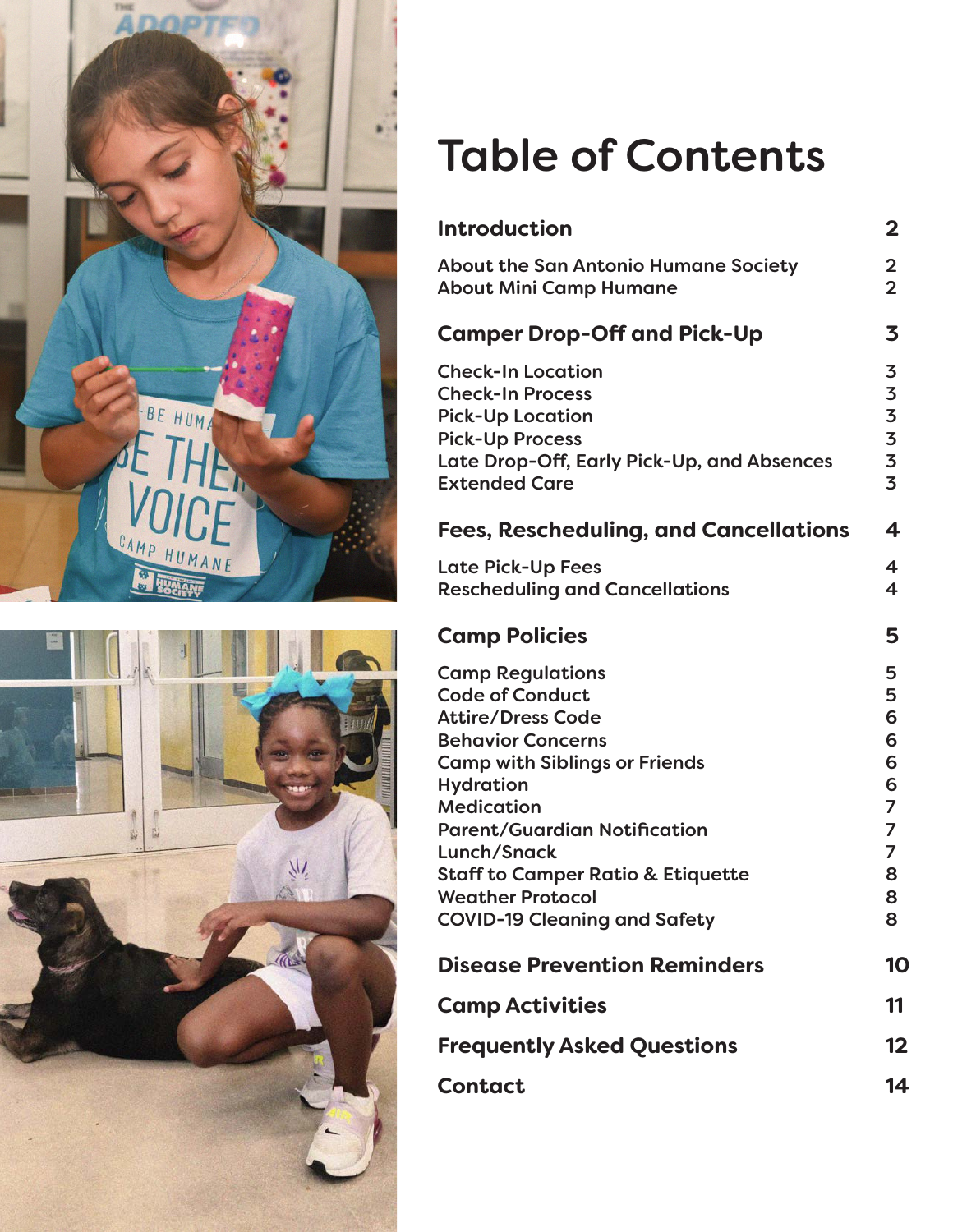## Introduction

#### **About the San Antonio Humane Society**

The San Antonio Humane Society (SAHS) is a 501(c)(3) nonprofit, no-kill organization that has served Bexar County and its surrounding areas since 1952. The SAHS shelters, medically treats, and rehabilitates thousands of dogs and cats every year. Many of the dogs and cats in our care have been abused, injured, surrendered by their owners, or found as strays. As a no-kill organization, every treatable pet in our care stays in our care until they find a home or necessary placement with another limited intake organization. No pet in our care is ever euthanized to create space. Thousands of dogs and cats in San Antonio and its surrounding areas are saved from euthanasia every year due to the mission and practices of the SAHS.

Through our adoption, volunteer, foster, spay/neuter, and educational programs, we inform and educate the public on the importance of responsible pet ownership. We serve as one of the largest dog and cat adoption organizations in San Antonio, Texas, helping to decrease the community's large pet overpopulation problem in a humane manner. As a local nonprofit, we are not affiliated with the Humane Society of the United States (HSUS). We do not receive funding from the federal government, the HSUS or the American Society for the Prevention of Cruelty to Animals (ASPCA).

*Our Mission is to protect and improve the lives of dogs and cats by providing shelter, care, adoption, rescue, spay/neuter programs, and community education.* 

*Our Vision is to end pet overpopulation and to create a community where every dog and cat is treated with respect and compassion and has a permanent and loving home.*

#### **About Camp Humane**

The Camp Humane program will give campers the opportunity to go behind-the-scenes of the SAHS to learn more about its mission and role in the community. We will focus on encouraging empathy, compassion, and respect for people, animals, and the environment as well as recognizing the connection among these. In addition, each camp session will have a unique theme for specialized learning. This program is available for campers in grades 3-8.

Please note that the SAHS Camp Humane Programs are not licensed by the Texas Department of State Health Services.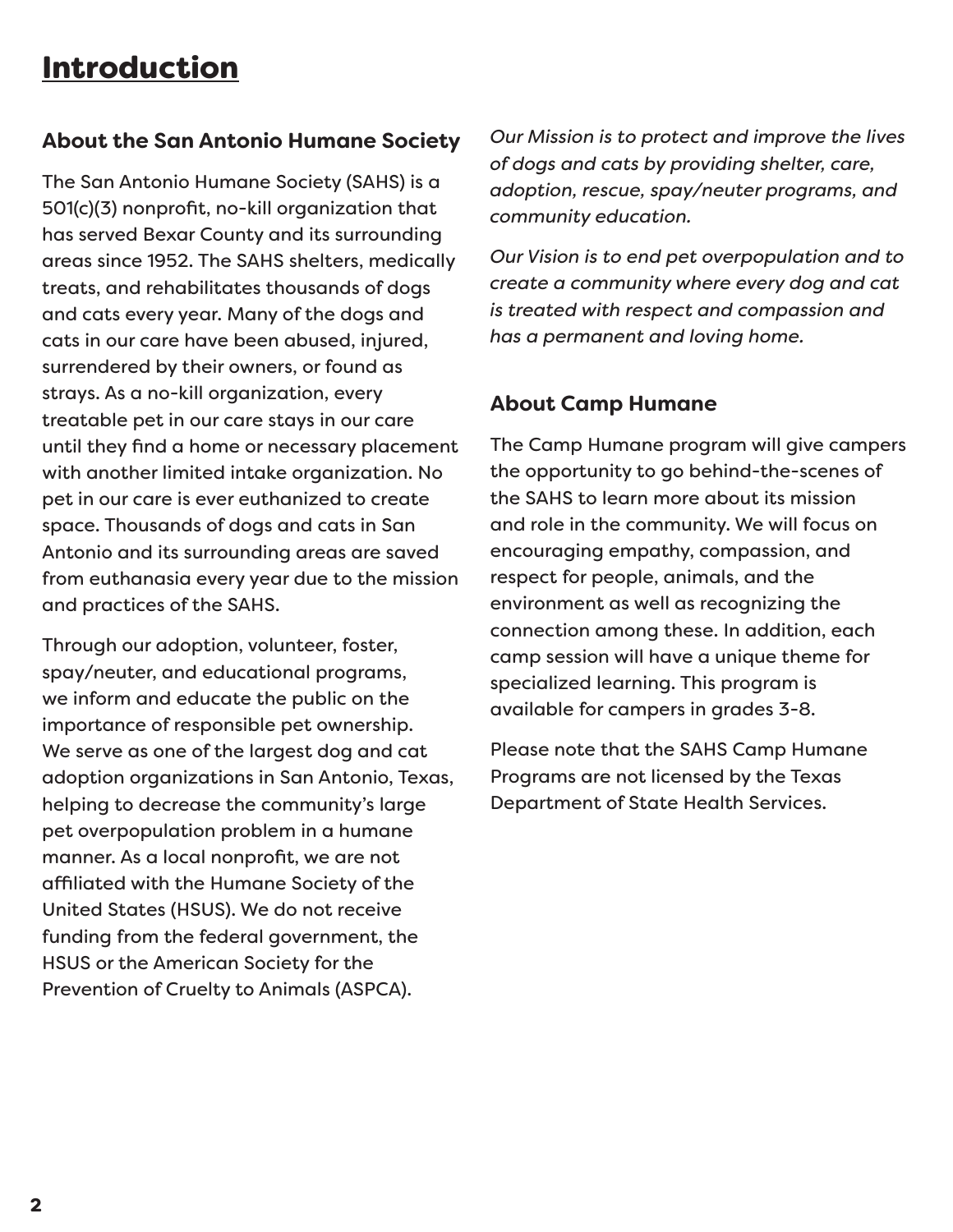## Camper Drop-Off and Pick-Up

#### **Check-In and Pick-Up Location**

Campers will be checked in and dropped off at the entrance of the Education Building located at 4804 Fredericksburg Rd, San Antonio, TX 78229.

#### **Check-In Process**

Check-in will run from 8:45 AM - 9:00 AM. Upon arrival, please ring the doorbell and wait for a SAHS Humane Educator to greet you. A SAHS Humane Educator will then escort your camper into the building. Please allow approximately 10 mintues for check-in.

#### **Pick-Up Process**

Pick-up will run from 2:45 PM - 3:00 PM. Upon arrival, please ring the doorbell and wait for a SAHS Humane Educator to greet you. Once you've been greeted, a SAHS Humane Educator will verify the identity of the pick-up person. Any person attempting to pick up a child from camp will be required to show a valid state or military-issued photo ID. This person must also be listed on the authorized pick-up list provided during registration. Upon verification, a SAHS Humane Educator will escort your camper out to you. Please allow approximately 5-10 minutes for pick-up. Campers whose parents have not checked in for pick-up by 3:00 PM and have not previously purchased Extended Care will be charged the daily fee of \$15. Please refer to the Fees, Rescheduling, and Cancellations section.

#### **Late Drop-Off, Early Pick-Up, and Absences**

If you are running late to drop off your camper, please call as soon as possible at (210) 226- 7461 ext. 136 or 140. Camp may already be in progress and your camper may miss activities or presentations that cannot be made up. If you need to pick up your camper early, please communicate your pick-up time with the SAHS Humane Educators upon drop-off in the morning. In the event of an emergency that will require your camper be picked up early, please call as soon as possible. If your camper will be absent, please call as soon as possible. There is no refund or rescheduling for a missed day of camp. If it is determined your camper can no longer attend the program prior to its start, the SAHS will make every effort to reschedule your camper into another session. However, rescheduling is subject to availability. Please refer to the Fees, Rescheduling, and Cancellations section.

#### **Extended Care**

Extended Care will be available to purchase for all campers at at rate of \$15/day or \$25/ session. Extended Care will run from 3:00 PM - 4:30 PM. A late pick-up fee will be assessed in 15 minute increments for campers who are picked up after 4:30 PM. Campers whose parents have not checked in for pick-up by 3:00 PM and have not previously purchased Extended Care will be charged the daily fee of \$15. Please refer to the Fees, Rescheduling, and Cancellations section.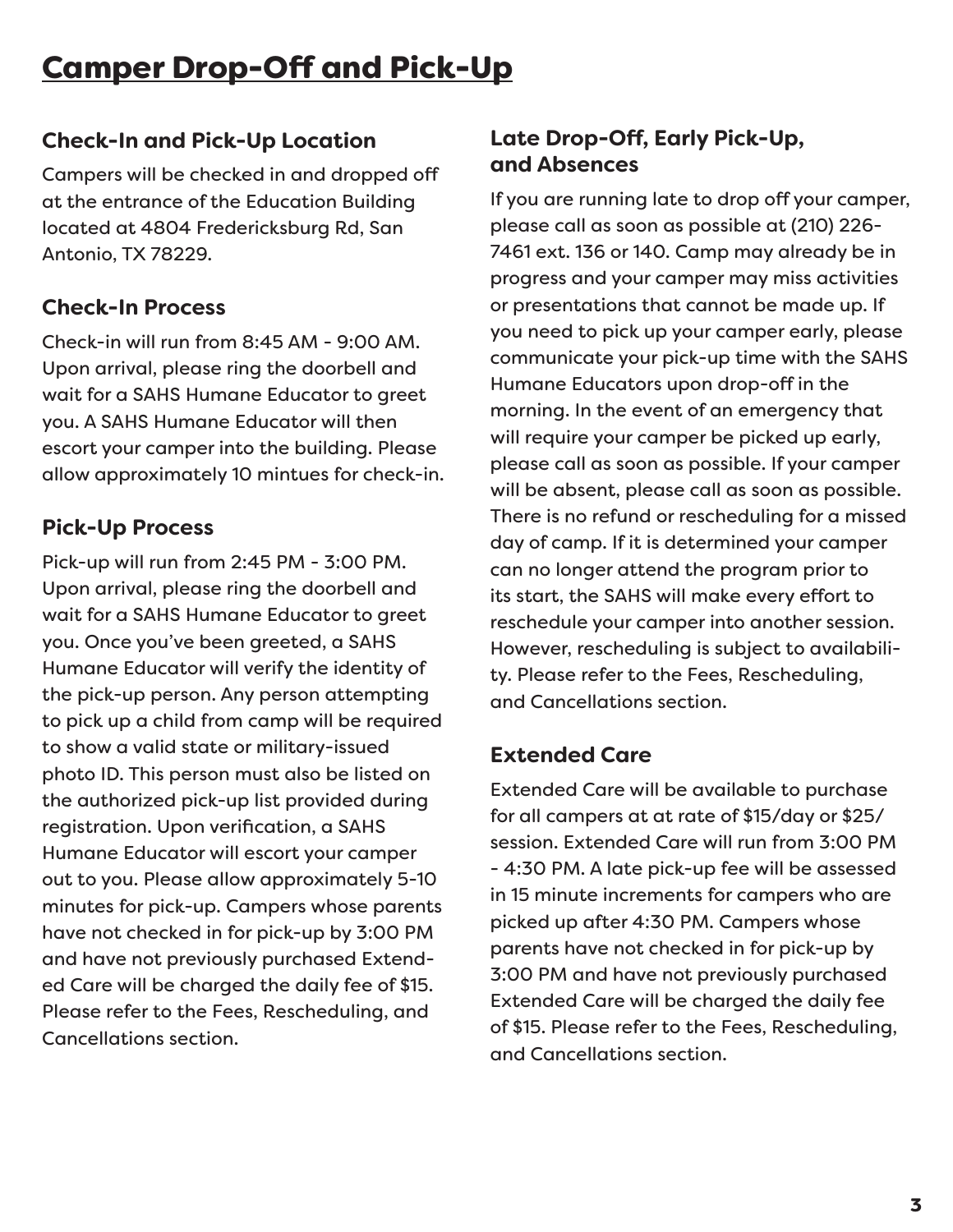#### **Late Pick-Up Fees**

Campers whose parents have not checked in for pick-up by 3:00 PM and have not previously purchased Extended Care will be charged the daily fee of \$15. A late pick-up fee will be assessed in 15 minute increments for extended care campers who are picked up after 4:30 PM.

| <b>Late Arrival</b> | <b>Fee</b> |
|---------------------|------------|
| $<$ 15 Min          | \$10.00    |
| 16 - 30 Min         | \$15.00    |
| 31 - 45 Min         | \$30.00    |
| 46 - 60 Min         | \$60.00    |

Please refer to the following chart for late fees:

#### **Rescheduling and Cancellations**

Cancellations made no later than four (4) weeks prior to your scheduled camp session will receive a full refund. Cancellations made within four (4) weeks but no less than two (2) weeks prior to your scheduled camp session will be subject to a 50% cancellation fee. Cancellations made within two (2) weeks but no less than one (1) week of the scheduled camp session will are subject to a 75% cancellation fee. Cancellations made within one (1) week of the scheduled camp session will be subject to a 100% cancellation fee. Camp sessions may be rebooked whenever possible; however, rebooking is subject to availability. Each rescheduled reservation will be subject to a \$15 rebooking fee.

At the discretion of the SAHS, your program may be cancelled due to events including but not limited to inclement weather, low enrollment, electricity or water issues, or any other unforseen circumstances. In the event that the SAHS cancels your session, a full refund may be issued.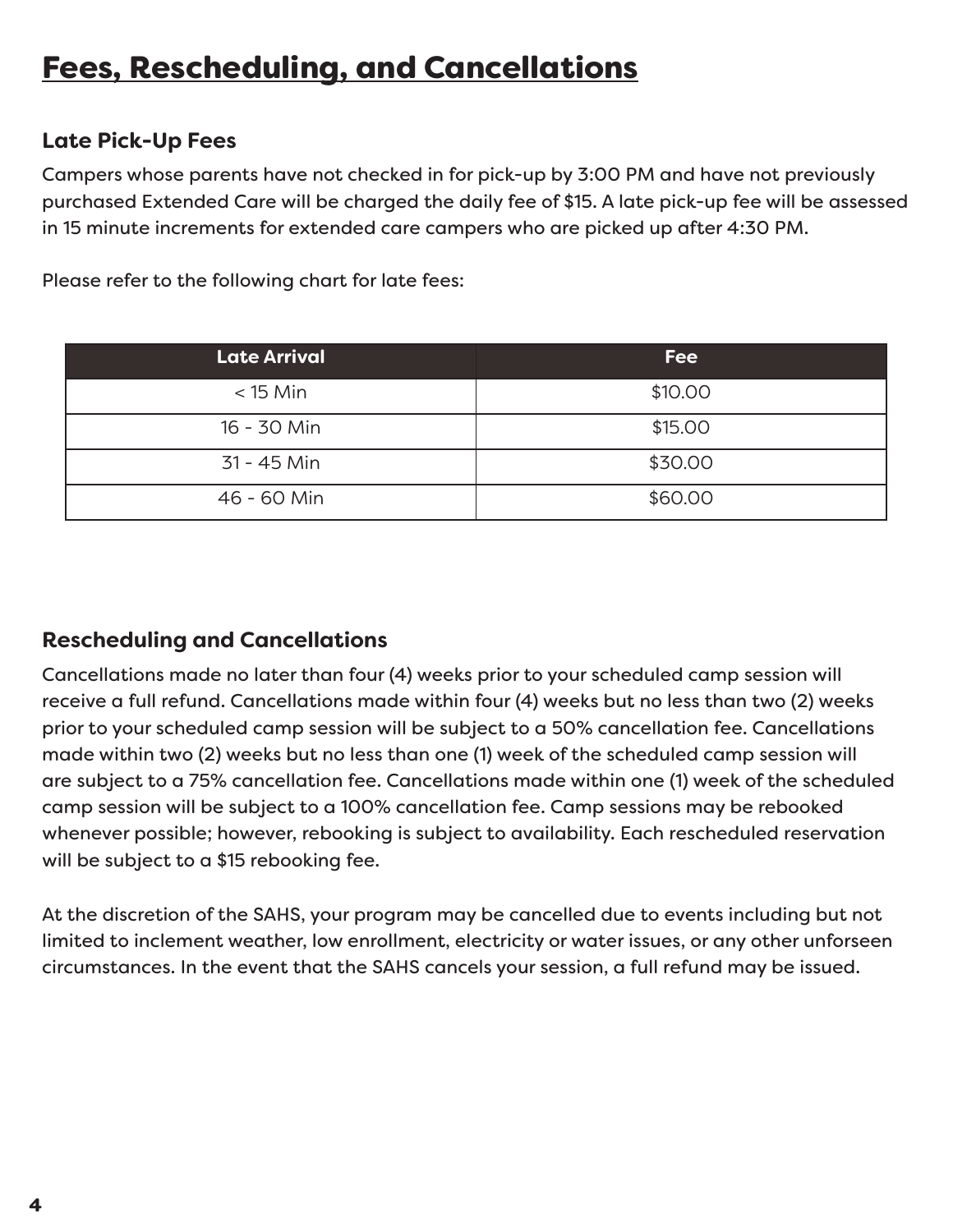

### Camp Policies

#### **Camp Regulations**

- While at camp, weapons and firearms are strictly prohibited.
- The use of alcohol, drugs, and smoking is prohibited.
- Pets are not allowed at camp. This includes dogs, cats, hermit crabs, lizards, birds, etc.
- Personal sports equipment, such as bats, balls, etc., is not allowed at camp. If sports equipment is to be used in an activity, it will be provided.
- Campers are never permitted to ride in any vehicles unless accompanies by their parents or an SAHS Humane Educator. At NO time are personal vehicles used.
- Campers should stay with their group at all times.
- Cell phones should not be used at camp. Campers will be asked to keep their phones off and put away throughout camp hours. The San Antonio Humane Society is not responsible for theft or damage to cell phones at camp. Please notify an SAHS Humane Educator if a camper needs to carry a cell phone.

#### **Code of Conduct**

- Campers will be respectful of all other campers, volunteers, and SAHS staffs as well as their ideas and their opinions.
- Campers will be polite and courteous to all other campers, volunteers, and SAHS staff at all times.
- Participants will respect the personal information and privace of other participants, volunteers and SAHS staff.
- Campers will be mindful and follow additional directions from SAHS staff while on campus.
- Campers will not engage in bullying or aggressive behavior toward any other campers, volunteers, or SAHS staff at any time.
- Campers will not threaten or intimidate, nor engage in any behavior that may cause injury or harm to the physical or mental well-being of other campers, volunteers, or SAHS staff.
- Campers will not write, use, or display any information that is hostile, insulting to others, obscene, threatening, or otherwise offensive.
- Campers will not engage in cursing, inappropriate, or vulgar language.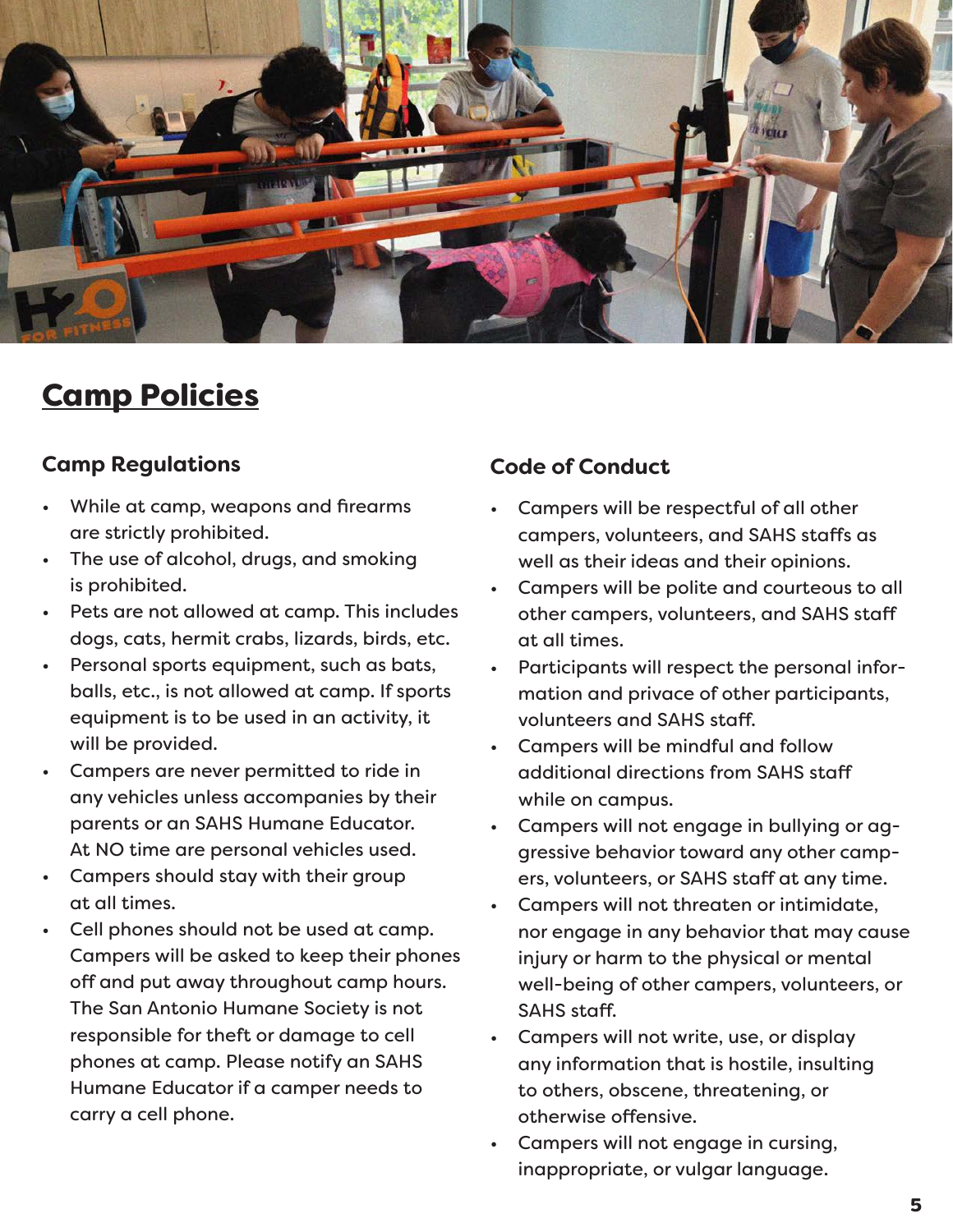

#### **Attire/Dress Code**

Campers should wear their Camp Humane t-shirt, closed-toe shoes with rubber, non-slip soles, and pants or shorts of at least kneelength. Campers will receive their Camp Humane t-shirt on the first day of camp and will be allowed to change into their shirts in the bathroom.

Please keep in mind that some activities throughout the day may cause damage to your child's clothing. Clothing or headwear containing images of violence, profanity, or discrimination are not permitted.

#### **Behavior Concerns**

Upon arrival to the program, SAHS may review examples of acceptable and unacceptable behavior and campers are expected to adhere to these guidelines. If a behavior problem arises, a SAHS Humane Educator will

first discuss the problem with the individual. If the problem continues, the camper may forfeit participation in future program activities. If the problems are severe, the parent will be contacted to discuss the problem. Finally, if the problem is not rectified, the parents are responsible for returning to the shelter to pick up the camper from the program. A refund will not be issued.

A SAHS Humane Educator may wish to discuss your camper's behavior during the day (positive and negative) at pick-up. Please help us in enforcing all camp rules and let us know if there is anything we can do to help your camper be the best that they can be while at camp.

#### **Camp with Siblings or Friends**

At the time of registration, please include the name of the other participant(s) that you are hoping to group with. It is strongly recommended that campers who wish to participate together be registered at the same time. Please note that space is limited within each session. We will make every effort to accommodate your group request.

#### **Hydration**

It is strongly recommended that campers bring a reusable water bottle to camp. Refilling stations are available throughout the shelter and campers will be given several opportunities to refill throughout the day. Please make sure that water bottles are clearly labeled with your camper's name.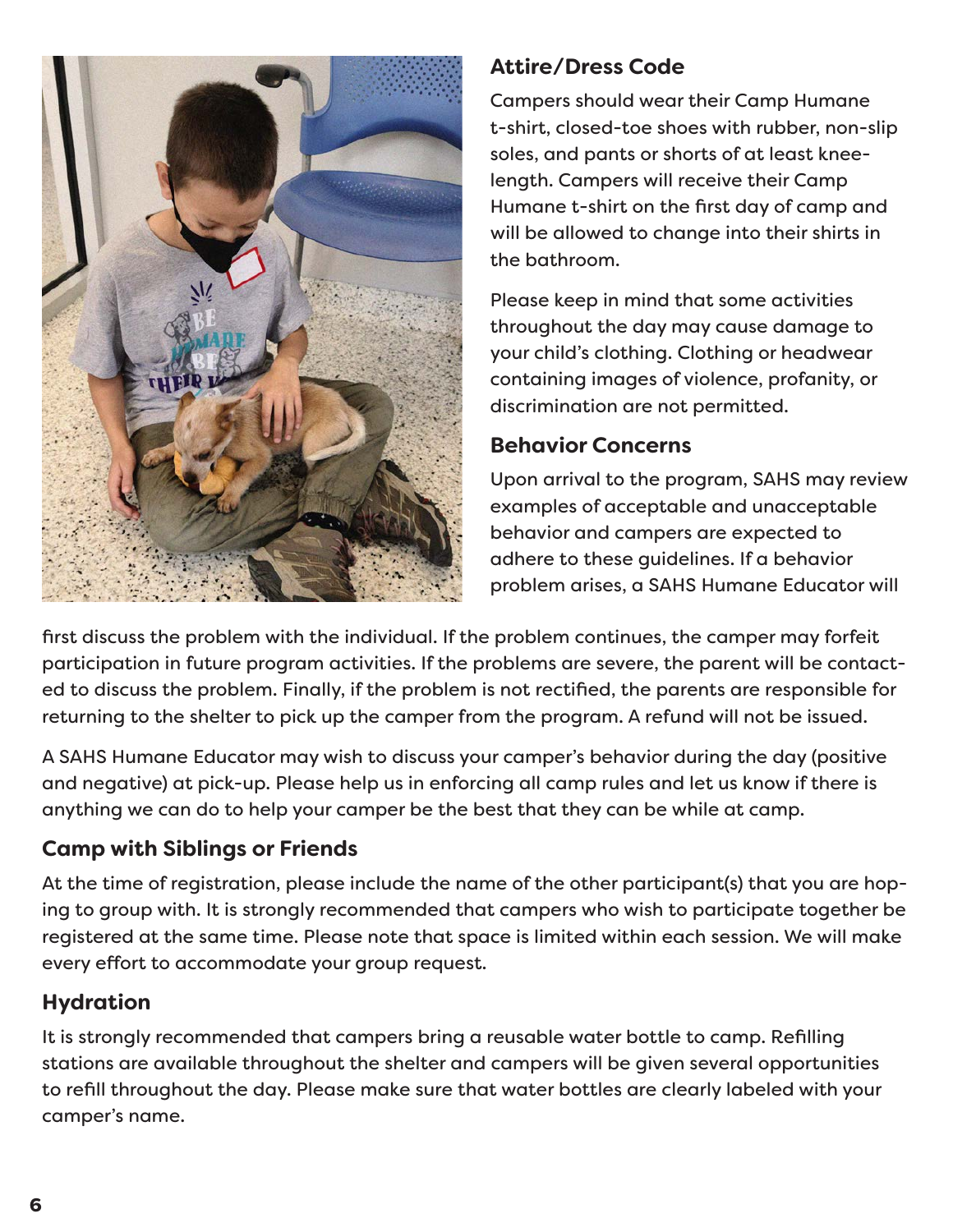#### **Medication**

The SAHS Staff and volunteers are unable to administer medication to any child. The SAHS is not responsible for any lost or stolen medication, or ensuring that your child takes their medication. This is the sole responsibility of the child and the parent/guardian. Should your camper be diagnosed with or exposed to COVID-19 and their scheduled session falls within their designated quarantine period, please contact the SAHS Education Team immediately to discuss your options. You can email education@SAhumane.org or call (210) 226-7461 ext. 136 or 140.

#### **Parent/Guardian Notification**

It is our policy to keep the parents or guardians of our campers informed of camper health concerns and behavior during their child's camp experience. SAHS will notify you for the following health reasons:

- Any minor injury that requires more than a small adhesive bandage.
- Any illness or injury resulting in the SAHS transporting the camper to a doctor's office, clinic, or hospital emergency room.

SAHS will also notify parents or guardians in the case of behavioral or social problems while at camp. Some of these behavioral concerns might include:

- Flagrant disregard or breaking of camp rules and regulations.
- Any behavior that endangers or harms any other camper, volunteer, staff member, guest, or animal.
- Behavioral or disciplinary problems for which the camper has been pulled aside and counseled by the SAHS Humane Educator.

We will contact the parent or guardian by phone, in presence of the camper, to discuss the situation and conditions for remaining in camp or arrangements to end the camp experience.

#### **Lunch/Snack**

Campers will get a 30 minute lunch break each day during the program. It is the responsibility of the parent/guardian to provide lunch for their camper each day. Lunch must be packed in a lunch box or disposable bag. Refrigerated space is not available at camp. A 15 minute snack break will be scheduled each day for campers in Grades 1-5. It is strongly encouraged that parents provide a snack for their camper in this age group. Products containing nuts are strictly prohibited from Camp Humane. We cannot guarantee that some items may have been packaged within a factory that handles nut products. Accommodations will be made for campers with allergies. Campers with allergies are encouraged to bring their own snack. If your camper has any severe allergies, please disclose this when registering and in discussion with a SAHS Humane Educator.

The SAHS will provide lunch for each camper on one of the five days. A SAHS Humane Educator will send an email to all parents or guardians with the menu options and ordering deadlines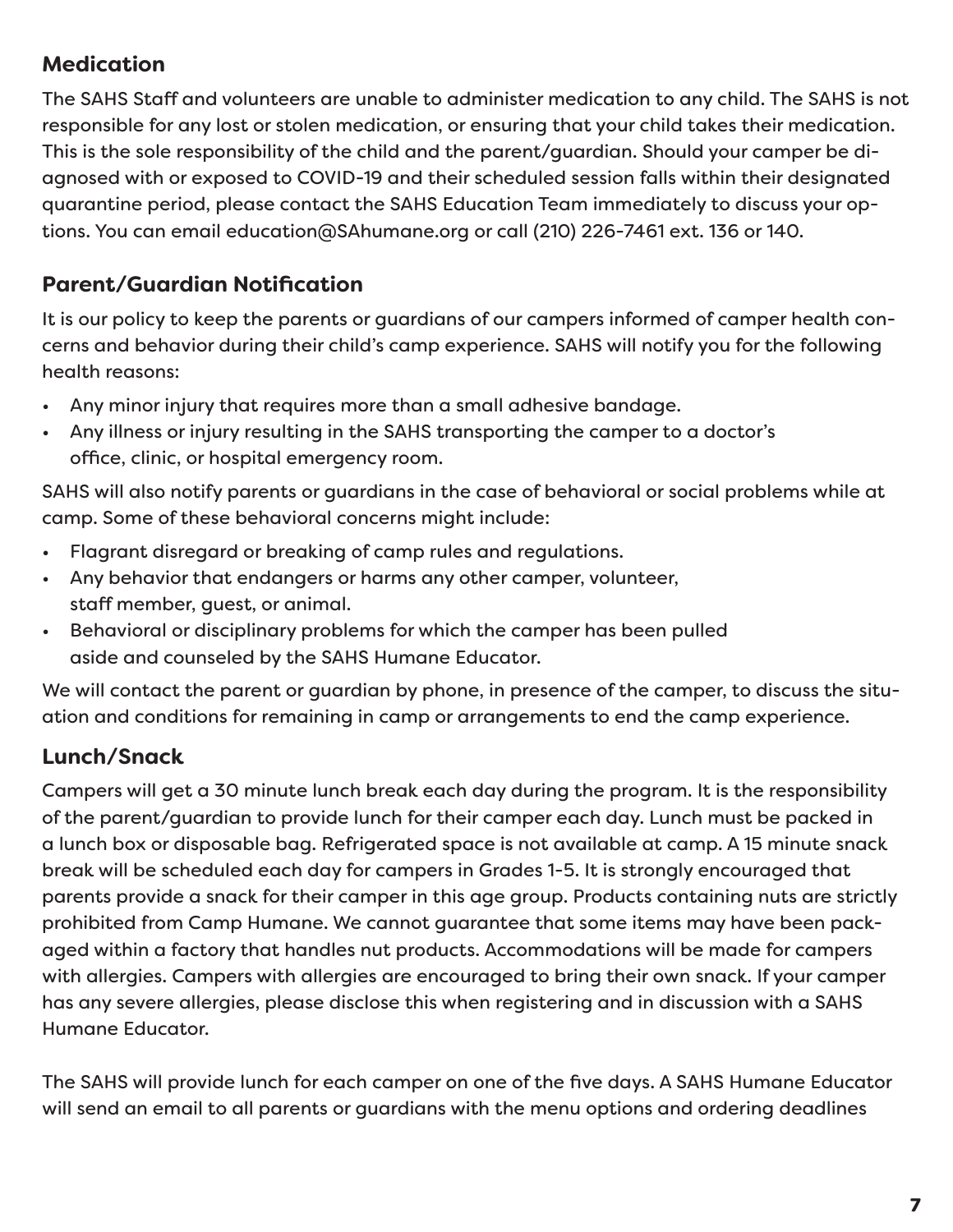approximately one week prior to the start of your camper's session. Parents or guardians may elect not to have their camper participate in the provided lunch, though it should be noted that this meal will be provided at no additional cost.

#### **Staff to Camper Ratio & Etiquette**

The SAHS will have a 1:8 staff to camper ratio. In the event of an emergency, camp groups may be combined so that one of the SAHS staff members can respond to the emergency. Campers will be under the supervision of a SAHS staff member at all times.

#### **Weather Protocol**

Weather conditions are monitored closely by our management team, and our enjoyment of any outdoor activities is contingent upon the proximity and nature of weather factors such as lightning or high winds. Rainstorms are common in Texas and a SAHS Humane Educator will determine if activities need to be moved inside or rescheduled due to rain. SAHS will follow company policies regarding seeking shelter for lightning, high winds, or tornados in the area. Any decision to cancel a program will be decided in a timely manner and a SAHS Humane Educator will notify all parents/guardians.

#### **COVID-19 Cleaning and Safety**

- All staff, volunteers, and campers are strongly encouraged to wear face coverings over the nose and mouth throughout the duration of camp, the only exception being breaks for snacks and lunch.
- Extra disposable masks will be available should your child's mask get wet or soiled, if you choose to have your child wear a mask.
- Parents should monitor their camper for any symptoms of COVID-19 each day prior to camp, and campers who are expressing any of the following symptoms should stay home:
	- Any elevated temperature of 100.4°F (CDC recommendation)
	- Cough
	- Shortness of breath or difficulty breathing
	- Chills, or repeated shaking with chills
	- Muscle pain
	- Headache
	- Sore throat
	- Loss of taste or smell
	- Diarrhea
	- Known close contact with a person who is confirmed to have COVID-19 (if unvaccinated)
- Campers who are unvaccinated and have been exposed to COVID-19 or are experiencing any symptoms will not be permitted to attend camp until symptoms are no longer present. Rescheduling your camper's session will be subject to availability.
- Campers who may begin experiencing symptoms while at camp will be sent home. Refunds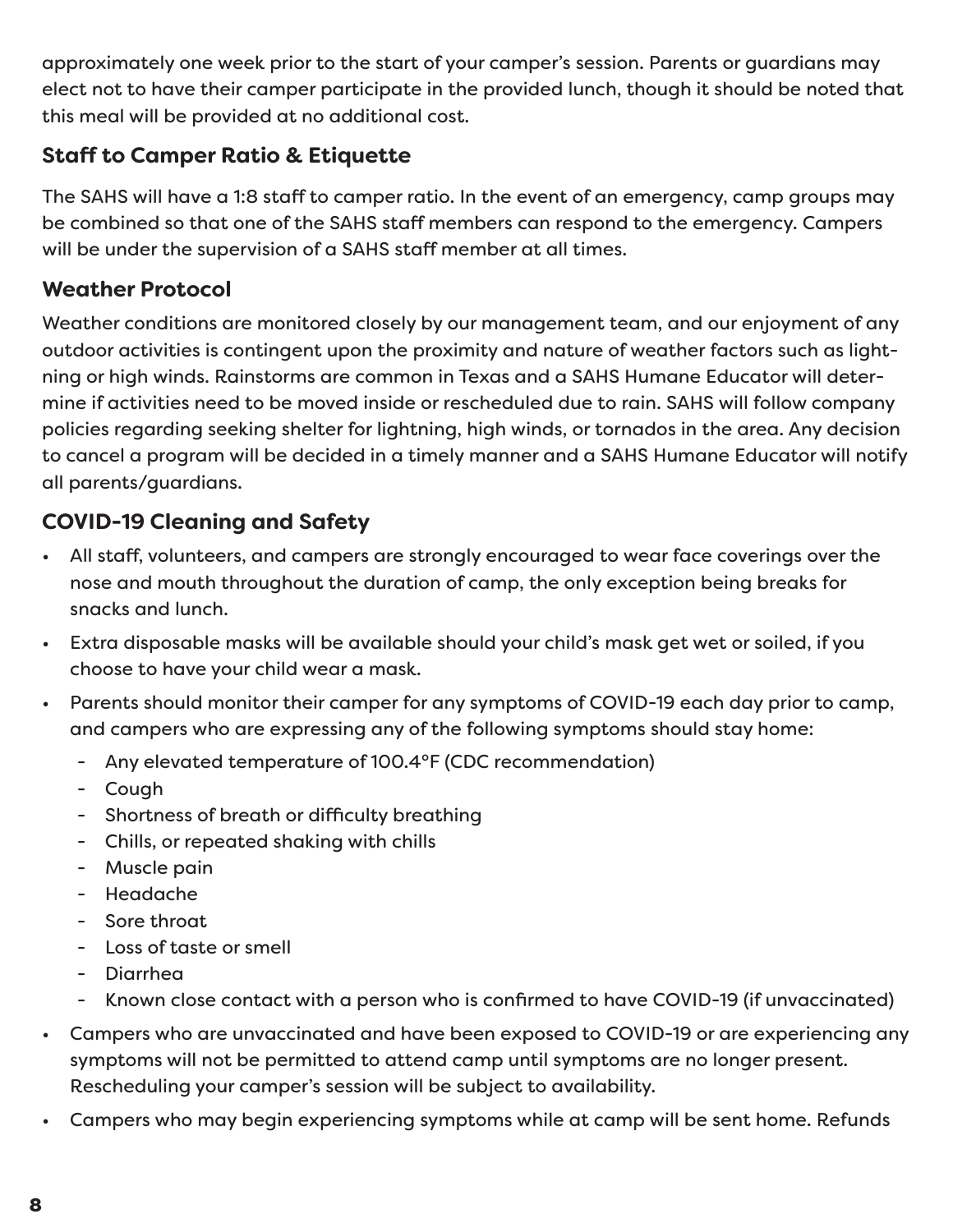will not be issued for missed time; however, every effort will be made to reschedule your child's session.

- Check-ins at morning drop-off and check-outs at afternoon pick-up will be done outside of the Education Building. We ask that guardians and campers queue up maintaining a distance of 6ft between other parties. Staff will need to see photo identification that matches a name on the approved pick-up list before allowing a child to leave or be picked up at the end of the day. Masks are strongly encouraged, but not required, while on SAHS grounds.
- Campers will be escorted into the building after check-in. Guardians will not be permitted to enter the building at this time.
- Activities will take place throughout the shelter grounds, including kennels, behind-thescenes areas, the education room and adjacent outside play yard. The education room and adjacent play yard are not accessible to the public. Activities outside of the education room and adjacent play yard will only be accessed prior to public opening. The majority of camp will take place inside of the education room and adjacent play yard.
- Each child will be provided their own designated area for lunch boxes and water bottles.
- Spaces will be cleaned and high-touch surfaces will be sanitized frequently by staff each day.
- Reusable water bottles are strongly recommended for each camp participant and will only be refilled by a designated staff member at the Education Building water dispenser. Use of the drinking fountain will not be permitted.
- We will reduce the number of campers from 30 to 15. Campers, volunteers, and staff will practice social distancing as much as possible while on campus, except in the situations of first aid or emergencies.
- When materials must be shared, they will be sanitized between groups and everyone will wash hands and use sanitizer immediately after use.
- Campers will be placed into a small group or "pack" for group activities throughout the week. They will be with their same pack for the week.
- Game equipment will be sanitized after each day's use.
- We will remind campers to refrain from touching their faces.
- Frequent hand washing breaks will be conducted throughout the program and prior to lunch. Participants will be asked to wash their hands for at least 20 seconds.
- There will be hand sanitizer available at all times within the education room.
- No food sharing will be allowed. Campers will be seated according to the CDC's recommendations for social distancing.

\*All cleaning will be done with Rescue™. Rescue™, formulated with Accelerated Hydrogen Peroxide®, is approved for use against some of the world's most dangerous pathogens under the EPA's Emerging Viral Pathogen guidance, including SARS-CoV-2, the virus that causes COVID-19. Rescue™ Wipes, Ready-to-Use Liquid, and Concentrate can be used effectively against the virus that causes COVID-19 when used in accordance with the directions for use.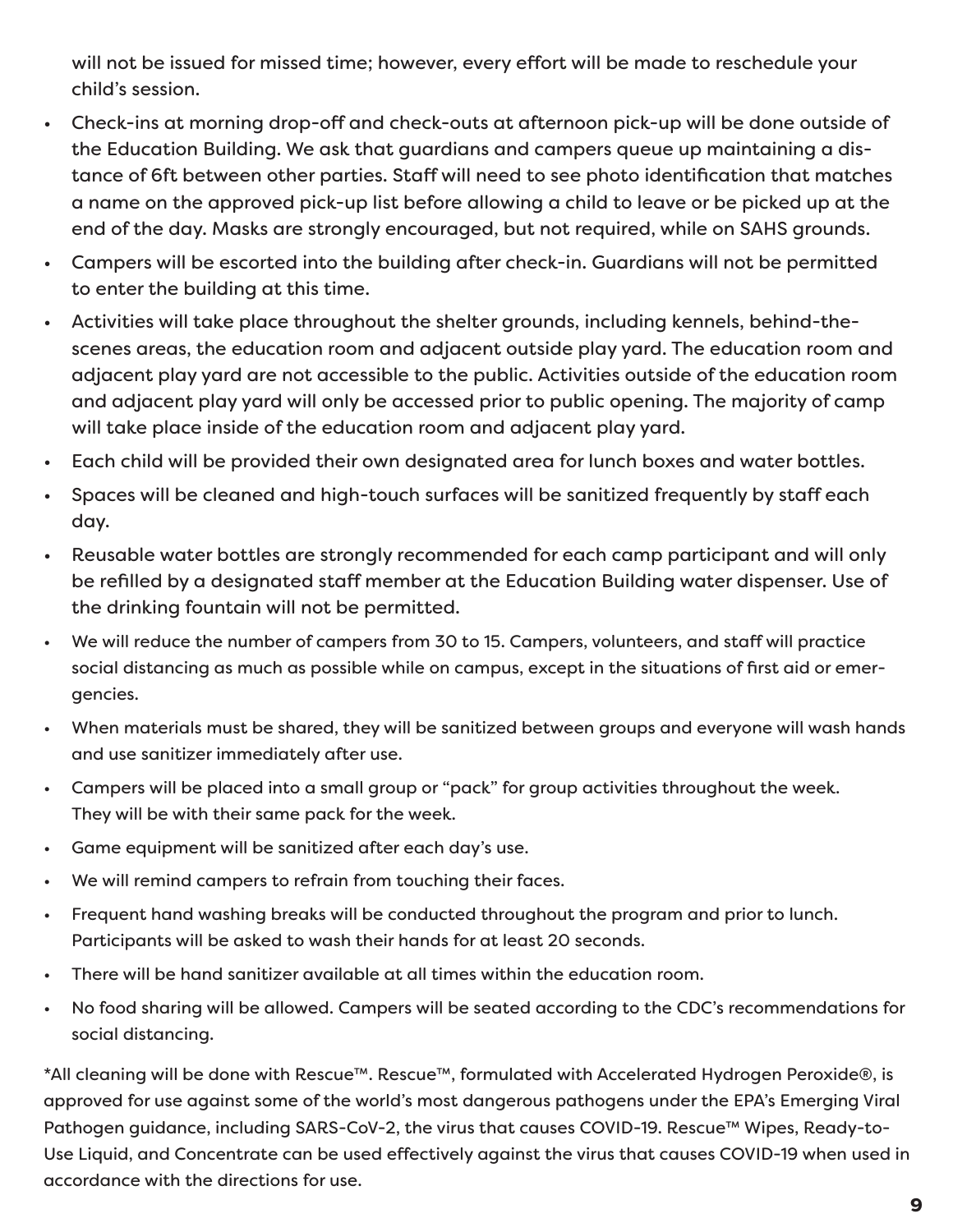## Disease Prevention Reminders Prior to Camp

- Guardians are asked to monitor their campers for any symptoms of COVID-19 each day prior to camp. Additionally, each camper will need the new COVID-19 camp waiver signed and returned prior to visiting camp.
- Staff, volunteers, and campers should not ocme to camp if they show signs of respiratory illness (a new cough, complaints of sore throat, or shortness of breath). If a child, volunteer, or staff member has a new cough, they should not come to camp even if they have no fever.
- Students, volunteers, and staff will continuously be encouraged to always cover their mout hand nose with a tissue or use the inside of their elbow when they cough or sneeze. Tissues will need to be thrown in the trash immediately and they will need to wash hands with soap and water for a minimum of 20 seconds
- Parents will be informed: By coming to camp this summer, you are recognizing the risks associated with participating in group activities. San Antonio Humane Society in no way warrants that COVID-19 infection will not occur through participation in our programs or accessing our facilities. If your child's camp session has to be cancelled prior to its start due to changes in the current COVID-19 status, you will be issued a full refund. If your child comes to camp, and the session has to be shortened due to suspected COVID-19 exposure, no refunds will be issued.

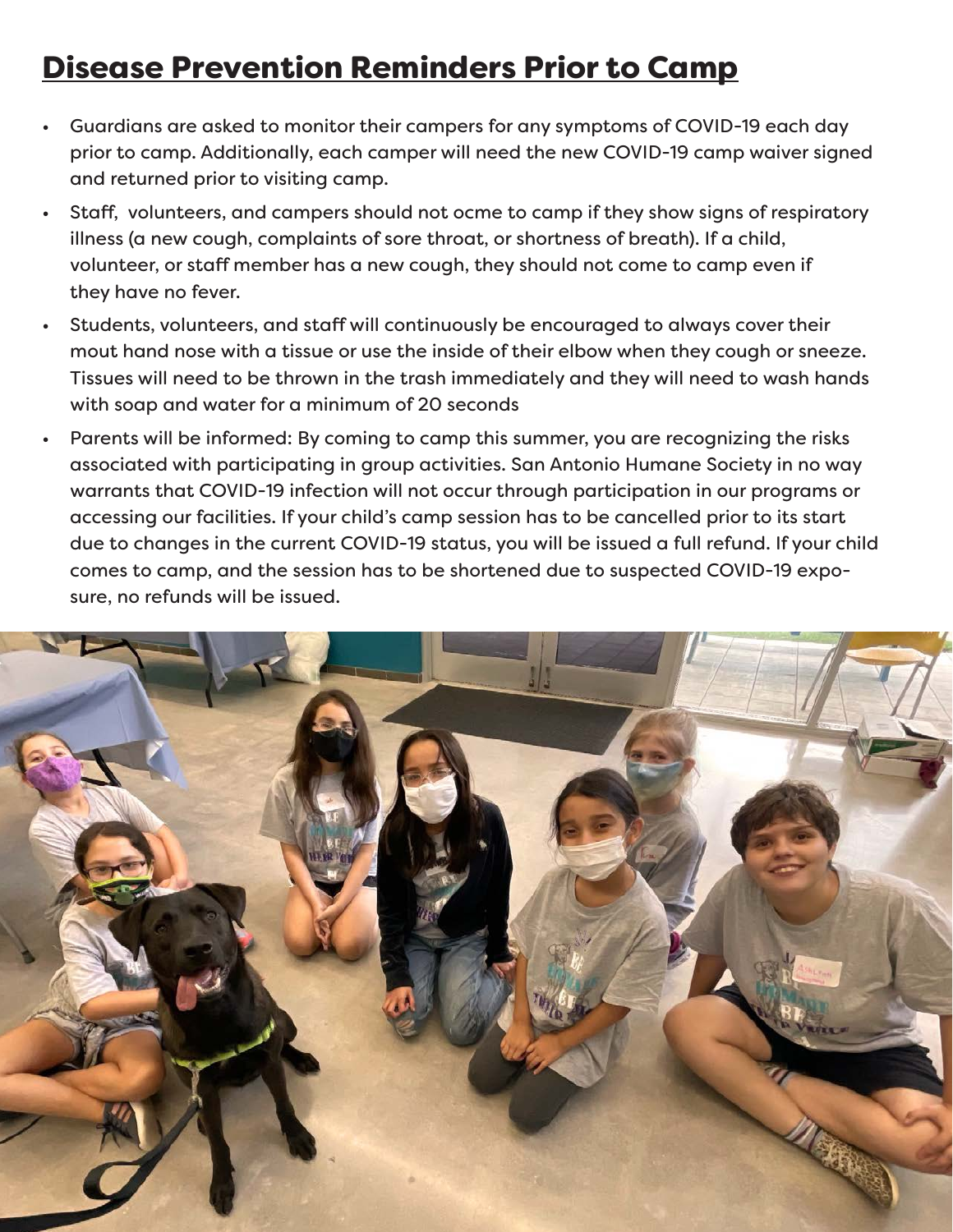## Camp Activities

#### **Trainer for a Day** *3rd - 5th Grade*

If you've ever wondered what your dog or cat is trying to say, this is the camp for you! We'll learn how to interpret our pets' behavior and learn the basics of animal training.

Sessions Available: *June 13-17, July 18-22, August 8-12*

#### Shelter Helpers *6th - 8th Grade*

Spend five days completing service projects around the SAHS. We'll clean kennels, prep enrichment, and more! Campers will receive 20 credit hours of service work for the 5-day session.

Sessions Available: *June 27-July 1, July 25-29*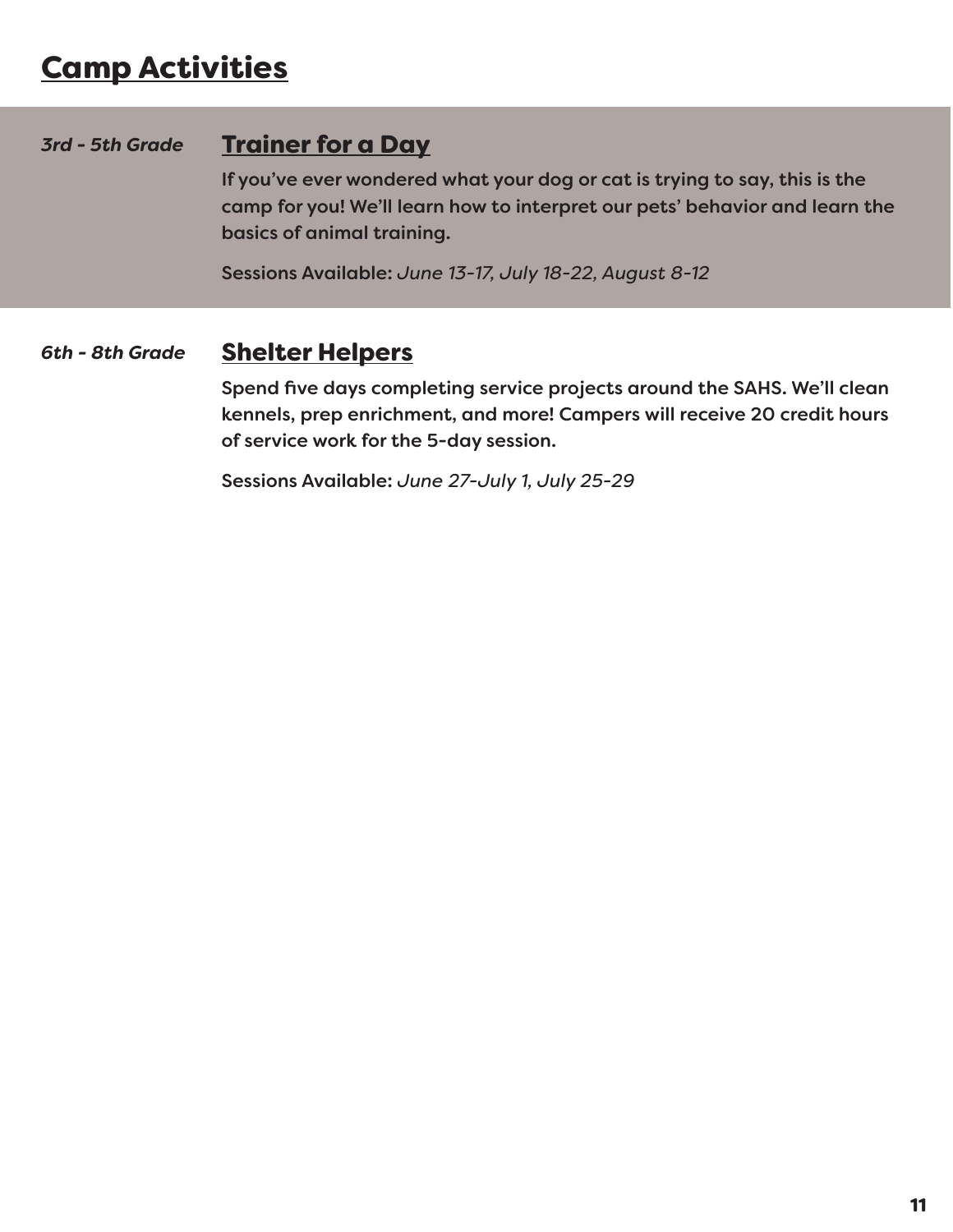## Frequently Asked Questions

#### *What is included in my registration fee?*

Your registration includes admission to one (1) two-day Mini Camp Humane session. This includes guided behind-the-scenes access and specialized activities between the hours of 9:00 AM-3:00 PM each day. Registration also includes one (1) Camp Humane t-shirt.

#### *What is your cancellation policy?*

Cancellations made no later than four (4) weeks prior to your scheduled camp session will receive a full refund. Cancellations made within four (4) weeks but no less than two (2) weeks prior to your scheduled camp session will be subject to a 50% cancellation fee. Cancellations made within two (2) weeks but no less than one (1) week prior to the camp session are subject to a 75% cancellation fee. Cancellations made within one (1) week of the scheduled camp session will be subject to a 100% cancellation fee. Camp sessions may be rebooked whenever possible; however, rebooking is subject to availability. Each rescheduled reservation will be subject to a \$15 rebooking fee. At the discretion of the SAHS, your program may be cancelled due to events including but not limited to inclement weather, low enrollment, electricity or water issues, or any other unforeseen circumstances. In the event that the SAHS cancels your session, a full refund may be issued.

#### *How has COVID-19 impacted Camp Humane?*

Mini Camp Humane is here to provide the same experiences that you know and love from years past. We have reduced the number of participants per camp session. We have also reduced the number of days per camp session. Our aim is to reduce the risk of exposure while also being accessible to the same number of campers we have seen in the past. Our new model allows us to provide social distancing between participants and to provide a deep clean of our facilities between each scheduled session. Parents should monitor their camper for any symptoms of COVID-19 each day prior to camp. Additionally, face masks are strongly encouraged to be worn on campus at all times, unless eating or drinking, by campers and staff.

#### *What if my camper gets COVID-19 before camp?*

Should your camper be diagnosed with or exposed to COVID-19 and their scheduled session falls within their designated quarantine period, please contact the SAHS Education Team immediately to discuss your options. You can email education@SAhumane.org or call (210) 226-7461 ext. 136 or 140.

#### *What will my camper be doing throughout the day at Camp Humane?*

Each camp theme will have its own unique schedule for each day. This day may include animal socialization and interactions, arts and crafts, guest speakers, service projects and more. Activities may vary by session and schedules are subject to change. All campers will have a lunch break, and campers in grades 1-5 will also be provided with a snack break. For the safety of your child and our pets, no participant will be permitted to handle any pet while attending the program. Any animal interaction will be led by and under the supervision of a SAHS staff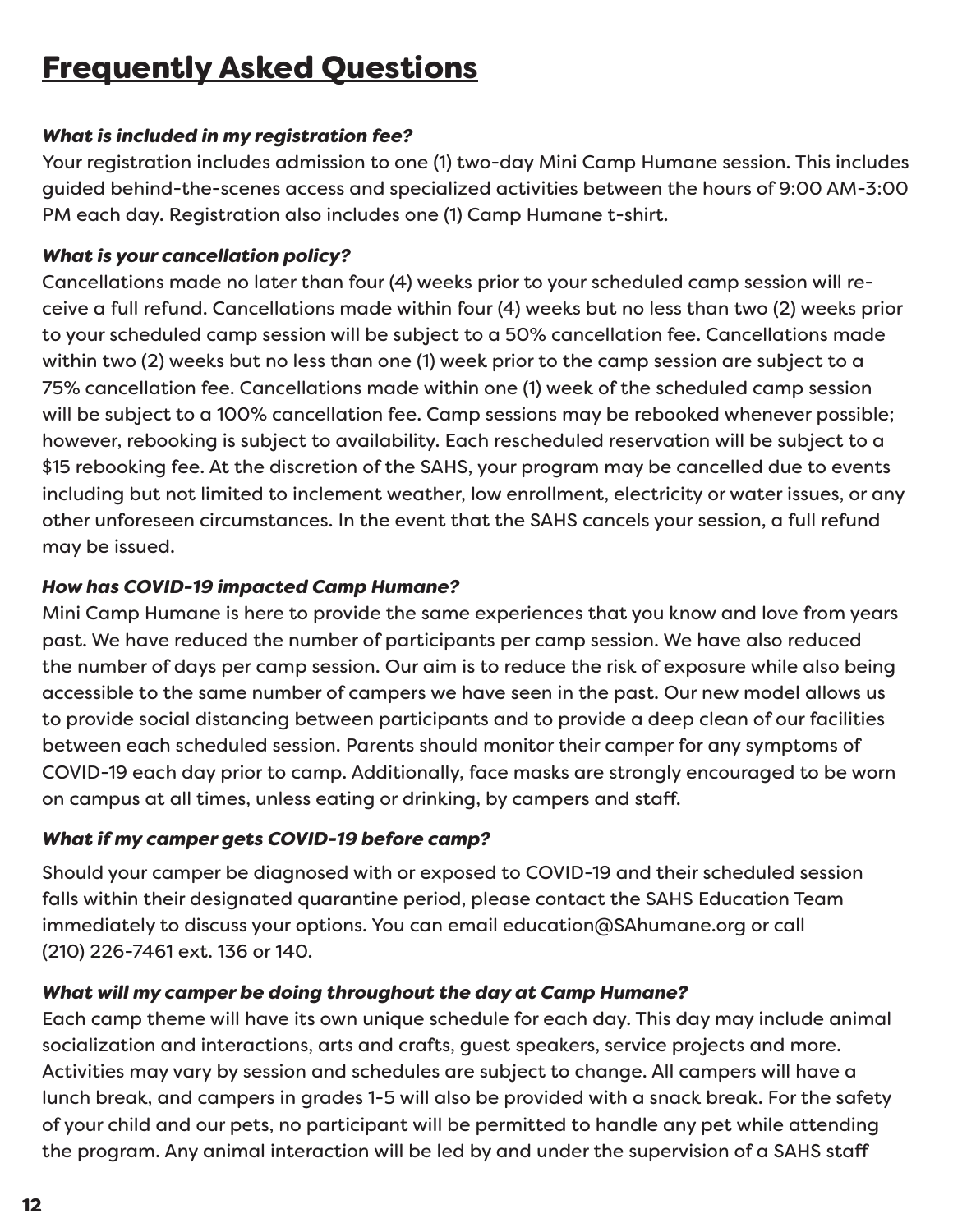member. It should be noted that while this program takes place at the San Antonio Humane Society, your child should not expect to spend the entire day working with pets.

#### *What should my camper bring with them each day?*

Each participant will need to bring their lunch in a lunch box or disposable bag and a reusable water bottle that is clearly labeled with their name. Please note that refrigerated space is not available. It is also strongly encouraged that each participant wear or bring a face mask. Campers should also remember to wear their camper t-shirt for each day of camp.

#### *What should my camper wear each day?*

Participants should wear their camper t-shirt, closed-toe shoes with rubber, non-slip soles, and pants or shorts of at least knee-length. Participants will receive their camper t-shirt upon arrival to the program and will be allowed to change into their shirts in the bathrooms. Please keep in mind that some activities throughout the day may cause damage to your child's clothing. Clothing or headwear containing images of violence, profanity, or discrimination are not permitted.

#### *Can I buy an extra shirt for my camper?*

Yes! Additional shirts will be available for purchase. A t-shirt add-on will be available during the registration process. If you decide after registration that you would like to purchase an additional shirt, please coordinate with an SAHS Humane Educator. You can email education@SAhumane.org or call (210) 226-7461 ext. 136 or 140. Inventory is limited.

#### *What are the hours of operation for Camp Humane? Is there an extended care option available for working parents?*

Camp Humane will run from 9:00 AM-3:00 PM eachday. Extended Care will be available to purchase for all campers at a rate of \$15/day or \$25/session. Extended Care will run from 3:00 PM-4:30 PM. A late pick-up fee will be assessed in 15 minute increments for campers who are picked up after 4:30 PM. Campers whose parents have not checked in for pickup by 3:00 PM and have not previously purchased Extended Care will be charged the daily fee of \$15. Please refer to the Fees, Rescheduling, and Cancellations section.

#### *May I drop my camper off late or pick them up early?*

We ask that families adhere to the scheduled drop-off and pick-up times as much as possible to minimize disruptions from scheduled activities and lessons. If you are running late to drop off your camper, please call as soon as possible at (210) 226-7461 ext. 136 or 140.